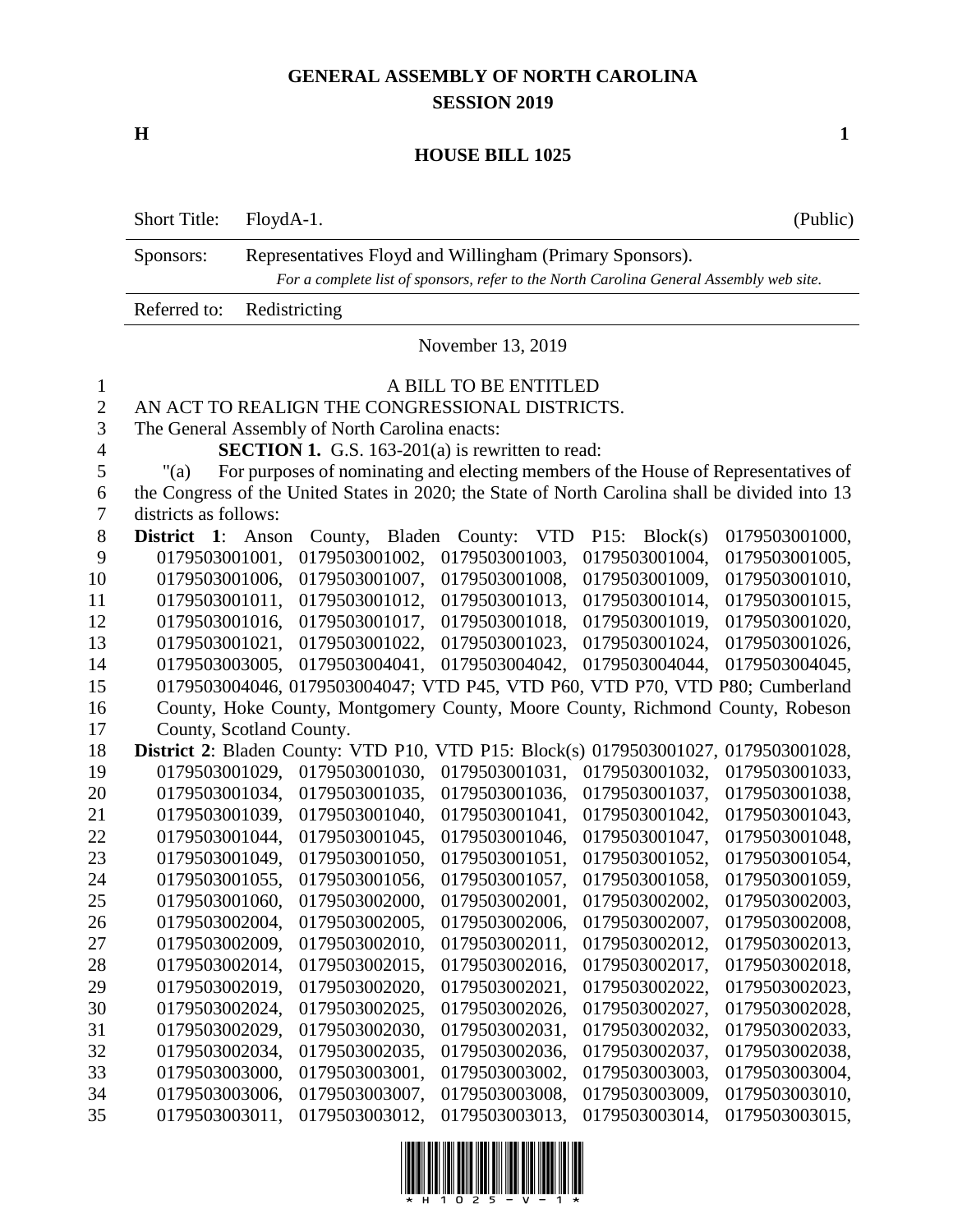| 1              | 0179503003017,<br>0179503003016,<br>0179503003018,<br>0179503003019,<br>0179503003020,     |
|----------------|--------------------------------------------------------------------------------------------|
| $\overline{2}$ | 0179503003021,<br>0179503003022,<br>0179503003023,<br>0179503003024,<br>0179503003025,     |
| 3              | 0179503003026,<br>0179503003027,<br>0179503003028.<br>0179503003029,<br>0179503003030,     |
| $\overline{4}$ | 0179503003031,<br>0179503003032,<br>0179503003033, 0179503004048,<br>0179503004049.        |
| 5              | 0179503004050, 0179503004058, 0179503004059, 0179504005005, 0179504005006; VTD             |
| 6              | P201, VTD P202, VTD P25, VTD P30, VTD P35, VTD P40, VTD P501, VTD P502, VTD                |
| 7              | P55, VTD P65, VTD P75; Brunswick County, Columbus County, Duplin County, New               |
| 8              | Hanover County, Onslow County: VTD BC21, VTD BM08, VTD CL10, VTD CR07, VTD                 |
| 9              | EN03, VTD FS16, VTD GB12: Block(s) 1330001031007, 1330001031008, 1330001031009,            |
| 10             | 1330001031011,<br>1330001031017, 1330001031018,<br>1330001031010.<br>1330001031049,        |
| 11             | 1330001031052,<br>1330001031050,<br>1330001031051,<br>1330002012041,<br>1330002012042,     |
| 12             | 1330002012043,<br>1330002012044,<br>1330002012045,<br>1330002012046,<br>1330002012047,     |
| 13             | 1330002012054,<br>1330002012055,<br>1330002012056,<br>1330002012057,<br>1330002012058,     |
| 14             | 1330002012059,<br>1330002021000,<br>1330002021001,<br>1330002021002,<br>1330002021003,     |
| 15             | 1330002021005.<br>1330002021006.<br>1330002021004,<br>1330002021007,<br>1330002021008,     |
| 16             | 1330002021009.<br>1330002021010,<br>1330002021011,<br>1330002021014,<br>1330002021015,     |
| 17             | 1330002021016.<br>1330002021017.<br>1330002021018,<br>1330002021027,<br>1330002022007,     |
| 18             | 1330012001000,<br>1330012001007,<br>1330012001008,<br>1330012001009,<br>1330012001010,     |
| 19             | 1330012001013,<br>1330012001014,<br>1330012001011.<br>1330012001012,<br>1330012001015,     |
| 20             | 1330012001016, 1330012001035; VTD HM05, VTD HN14, VTD HR17, VTD HU20, VTD                  |
| 21             | JA01, VTD MT24, VTD NE22, VTD NM13, VTD NR02, VTD SF18, VTD SW19, VTD                      |
| 22             | TL06, VTD VR15, VTD WN04; Pender County, Sampson County.                                   |
| 23             | District 3: Beaufort County, Bertie County, Camden County, Carteret County, Chowan County, |
| 24             | Craven County, Currituck County, Dare County, Gates County, Greene County, Hertford        |
| 25             | County: VTD A1, VTD A2, VTD A3, VTD CO, VTD HV, VTD WN: Block(s)                           |
| 26             | 0919502004009,<br>0919502004011,<br>0919502002009,<br>0919502002010,<br>0919502004013,     |
| 27             | 0919502004014,<br>0919502004015,<br>0919502004016,<br>0919502004017,<br>0919502004018,     |
| 28             | 0919502004019,<br>0919502004020,<br>0919502004021,<br>0919502004022,<br>0919502004023,     |
| 29             | 0919502004029; Hyde County, Jones County, Lenoir County, Martin<br>County, Onslow          |
| 30             | GB12: $Block(s)$<br>1330002012048,<br>1330002012050,<br>County: VTD<br>1330002012051,      |
| 31             | 1330002012053,<br>1330002012061,<br>1330002012062,<br>1330002012063,<br>1330002012064,     |
| 32             | 1330002021019,<br>1330002021020,<br>1330002021021,<br>1330002021022,<br>1330002021023,     |
| 33             | 1330002021024,<br>1330002021025,<br>1330002021026,<br>1330002022000,<br>1330002022001,     |
| 34             | 1330002022002,<br>1330002022003,<br>1330002022004,<br>1330002022005,<br>1330002022006,     |
| 35             | 1330002023000,<br>1330002023001,<br>1330002022008,<br>1330002023002,<br>1330002024000,     |
| 36             | 1330002024001, 1330002024013, 1330002024019; VTD ML23, VTD RL09; Pamlico                   |
| 37             | County, Pasquotank County, Perquimans County, Pitt County, Tyrrell County, Washington      |
| 38             | County.                                                                                    |
| 39             | District 4: Durham County: VTD 01, VTD 02, VTD 03, VTD 04, VTD 05, VTD 06, VTD 07,         |
| 40             | VTD 08, VTD 09, VTD 10, VTD 12, VTD 13, VTD 14, VTD 15, VTD 17, VTD 18, VTD                |
| 41             | 19, VTD 20, VTD 21, VTD 22, VTD 23, VTD 24, VTD 25, VTD 26, VTD 27, VTD 28, VTD            |
| 42             | 29, VTD 30-1, VTD 30-2, VTD 31, VTD 32, VTD 34: Block(s) 0630020252004,                    |
| 43             | 0630020253001,<br>0630020253002,<br>0630020253004, 0630020261000,<br>0630020261001,        |
| 44             | 0630020261003,<br>0630020261002,<br>0630020261004,<br>0630020261005,<br>0630020261006,     |
| 45             | 0630020261007,<br>0630020262004,<br>0630020262005,<br>0630020262006,<br>0630020262007,     |
| 46             | 0630020262010,<br>0630020262008,<br>0630020262009,<br>0630020262011,<br>0630020262012,     |
| 47             | 0630020262013,<br>0630020262014,<br>0630020262015,<br>0630020262016,<br>0630020262017,     |
| 48             | 0630020262018,<br>0630020262019,<br>0630020262020,<br>0630020262021,<br>0630020262022,     |
| 49             | 0630020262023,<br>0630020262024,<br>0630020262025,<br>0630020262026,<br>0630020262027,     |
| 50             | 0630020262028,<br>0630020262029,<br>0630020262030,<br>0630020262031,<br>0630020262032,     |
| 51             | 0630020262033, 0630020262034, 0630020262035, 0630020262036; VTD 36, VTD 37, VTD            |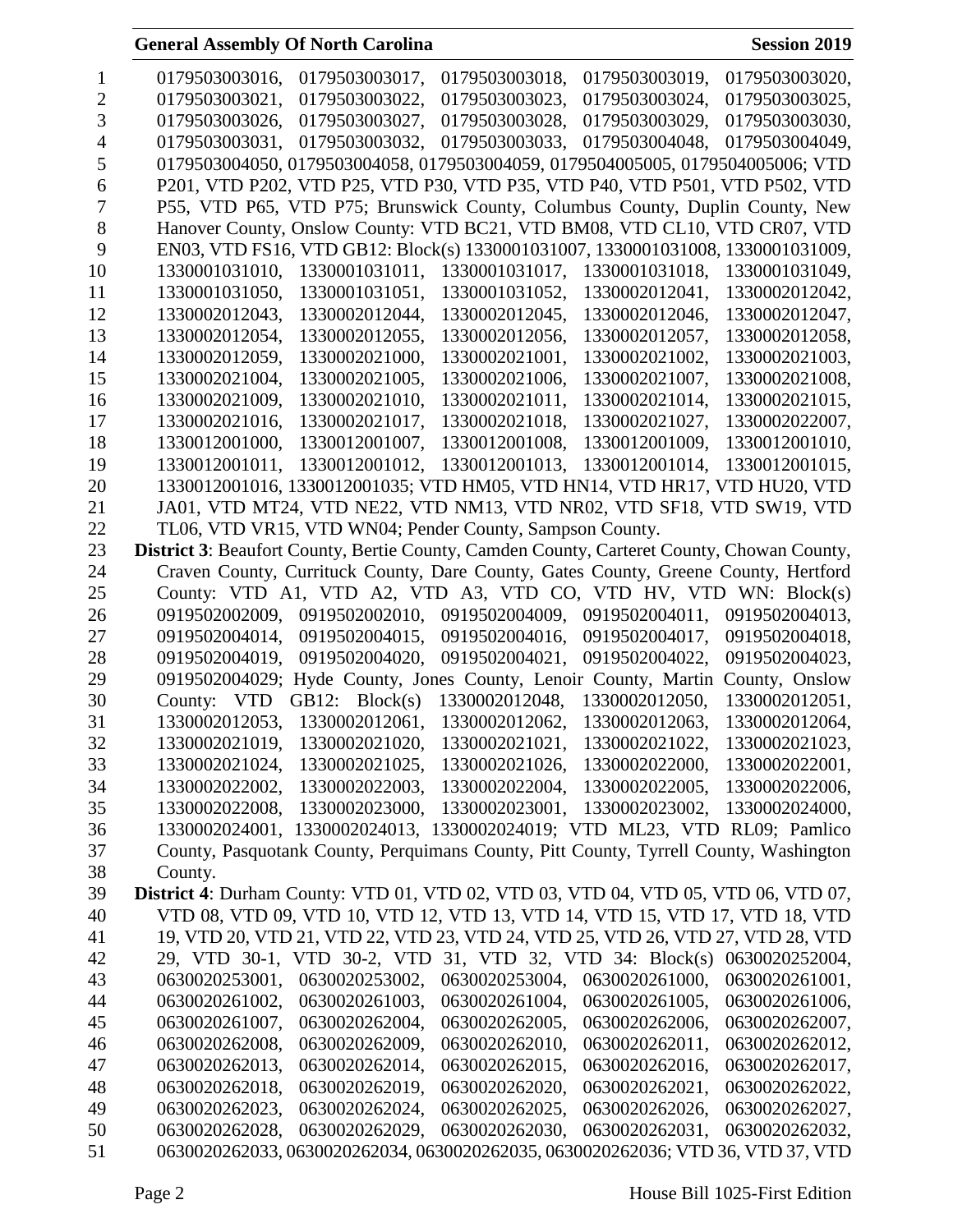| 1              |                                                                                            |                            |                | 38, VTD 39, VTD 40, VTD 41, VTD 42, VTD 43, VTD 44, VTD 45, VTD 46, VTD 47, VTD  |                |
|----------------|--------------------------------------------------------------------------------------------|----------------------------|----------------|----------------------------------------------------------------------------------|----------------|
| $\overline{2}$ |                                                                                            |                            |                | 48, VTD 50, VTD 51, VTD 52, VTD 55; Edgecombe County, Franklin County, Granville |                |
| 3              |                                                                                            |                            |                | County, Halifax County, Hertford County: VTD BR, VTD CM, VTD M1, VTD M2, VTD     |                |
| 4              | ML, VTD SJ,                                                                                | VTD UN, VTD WN: $Block(s)$ |                | 0919502002013,                                                                   | 0919502002014, |
| 5              | 0919502002056,                                                                             | 0919502002057,             | 0919502002065, | 0919502003000,                                                                   | 0919502003001, |
| 6              | 0919502003002,                                                                             | 0919502003003,             | 0919502003004, | 0919502003005,                                                                   | 0919502003006, |
| 7              | 0919502003007,                                                                             | 0919502003008,             | 0919502003009, | 0919502003010,                                                                   | 0919502003011, |
| 8              | 0919502003012,                                                                             | 0919502003013.             | 0919502003014, | 0919502003015,                                                                   | 0919502003016, |
| 9              | 0919502003017.                                                                             | 0919502003018,             | 0919502003019. | 0919502003020,                                                                   | 0919502003021, |
| 10             | 0919502003022,                                                                             | 0919502003023,             | 0919502003024, | 0919502003025,                                                                   | 0919502003026, |
| 11             | 0919502003027,                                                                             | 0919502003028,             | 0919502003029, | 0919502003030,                                                                   | 0919502003031, |
| 12             | 0919502003032,                                                                             | 0919502003033,             | 0919502003034, | 0919502003035,                                                                   | 0919502003036, |
| 13             | 0919502003037,                                                                             | 0919502003038,             | 0919502003039, | 0919502003040,                                                                   | 0919502003041, |
| 14             |                                                                                            |                            |                |                                                                                  |                |
|                | 0919502003042,                                                                             | 0919502003043,             | 0919502003044, | 0919502003045,                                                                   | 0919502003046, |
| 15<br>16       | 0919502003047,<br>0919502003052.                                                           | 0919502003048,             | 0919502003049, | 0919502003050,                                                                   | 0919502003051, |
| 17             | 0919502003057.                                                                             | 0919502003053,             | 0919502003054, | 0919502003055,                                                                   | 0919502003056, |
|                |                                                                                            | 0919502003058.             | 0919502003059. | 0919502003060,                                                                   | 0919502003061, |
| 18             | 0919502003062,                                                                             | 0919502003064,             | 0919502003065, | 0919502003066,                                                                   | 0919502003067, |
| 19             | 0919502003068,                                                                             | 0919502003069,             | 0919502003072, | 0919502003073,                                                                   | 0919502004000, |
| 20             | 0919502004001,                                                                             | 0919502004002,             | 0919502004003, | 0919502004005.                                                                   | 0919502004006, |
| 21             | 0919502004007,                                                                             | 0919502004008,             | 0919502004010, | 0919502004012,                                                                   | 0919502004044, |
| 22             |                                                                                            |                            |                | 0919502004045, 0919502004046, 0919502004047, 0919502004048, 0919502004050; Nash  |                |
| 23             |                                                                                            |                            |                | County, Northampton County, Vance County, Warren County, Wilson County.          |                |
| 24             | <b>District 5:</b> Chatham County: VTD 15, VTD 18, VTD 20, VTD 21, VTD 24, VTD 3: Block(s) |                            |                |                                                                                  |                |
| 25             | 0370202001000,                                                                             | 0370202001001,             | 0370202001002, | 0370202001003,                                                                   | 0370202001004, |
| 26             | 0370202001005,                                                                             | 0370202001006,             | 0370202001007, | 0370202001008,                                                                   | 0370202001009, |
| 27             | 0370202001010,                                                                             | 0370202001011,             | 0370202001012, | 0370202001013,                                                                   | 0370202001014, |
| 28             | 0370202001015,                                                                             | 0370202001016,             | 0370202001017, | 0370202001018,                                                                   | 0370202001019, |
| 29             | 0370202001020,                                                                             | 0370202001021,             | 0370202001022. | 0370202001023,                                                                   | 0370202001024, |
| 30             | 0370202001025,                                                                             | 0370202001026,             | 0370202001027, | 0370202001028,                                                                   | 0370202001029, |
| 31             | 0370202001030,                                                                             | 0370202001031,             | 0370202001032. | 0370202001033,                                                                   | 0370202001034, |
| 32             | 0370202001035,                                                                             | 0370202001036,             | 0370202001037, | 0370202001038,                                                                   | 0370202001039, |
| 33             | 0370202001040,                                                                             | 0370202001041,             | 0370202001042, | 0370202001043,                                                                   | 0370202001044, |
| 34             | 0370202001045,                                                                             | 0370202001046,             | 0370202001047, | 0370202001048,                                                                   | 0370202001049, |
| 35             | 0370202001050,                                                                             | 0370202001051,             | 0370202001052, | 0370202001053.                                                                   | 0370202001054, |
| 36             | 0370202001065,                                                                             | 0370202001073,             | 0370202001074, | 0370202001075,                                                                   | 0370202001076, |
| 37             | 0370202001077,                                                                             | 0370202001078,             | 0370202001079, | 0370202001080,                                                                   | 0370202001081, |
| 38             | 0370202001082,                                                                             | 0370202001083,             | 0370202001084, | 0370202001087,                                                                   | 0370202001097, |
| 39             | 0370202001098,                                                                             | 0370202002000,             | 0370202002001, | 0370202002002,                                                                   | 0370202002003, |
| 40             | 0370202002004,                                                                             | 0370202002005,             | 0370202002006, | 0370202002007,                                                                   | 0370202002008, |
| 41             | 0370202002009,                                                                             | 0370202002010,             | 0370202002011, | 0370202002012,                                                                   | 0370202002013, |
| 42             | 0370202002014,                                                                             | 0370202002015,             | 0370202002016, | 0370202002017,                                                                   | 0370202002018, |
| 43             | 0370202002019,                                                                             | 0370202002020,             | 0370202002021, | 0370202002022,                                                                   | 0370202002023, |
| 44             | 0370202002024,                                                                             | 0370202002025,             | 0370202002026, | 0370202002027,                                                                   | 0370202002028, |
| 45             | 0370202002029,                                                                             | 0370202002030,             | 0370202002031, | 0370202002037,                                                                   | 0370202002038, |
| 46             |                                                                                            |                            |                | 0370202002039, 0370204021000, 0370204021001, 0370204021002, 0370204021003; VTD   |                |
| 47             |                                                                                            |                            |                | 30, VTD 42, VTD 45, VTD 75, VTD 78, VTD 9, VTD ESC114, VTD MCH110, VTD           |                |
| 48             |                                                                                            |                            |                | NWM117, VTD PIT113; Durham County: VTD 16, VTD 33, VTD 34: Block(s)              |                |
| 49             | 0630020251000,                                                                             | 0630020251001,             | 0630020251002, | 0630020251003,                                                                   | 0630020251004, |
| 50             | 0630020251005,                                                                             | 0630020251006,             | 0630020251007, | 0630020251008,                                                                   | 0630020251009, |
| 51             | 0630020251010,                                                                             | 0630020251011,             | 0630020251012, | 0630020251013,                                                                   | 0630020251014, |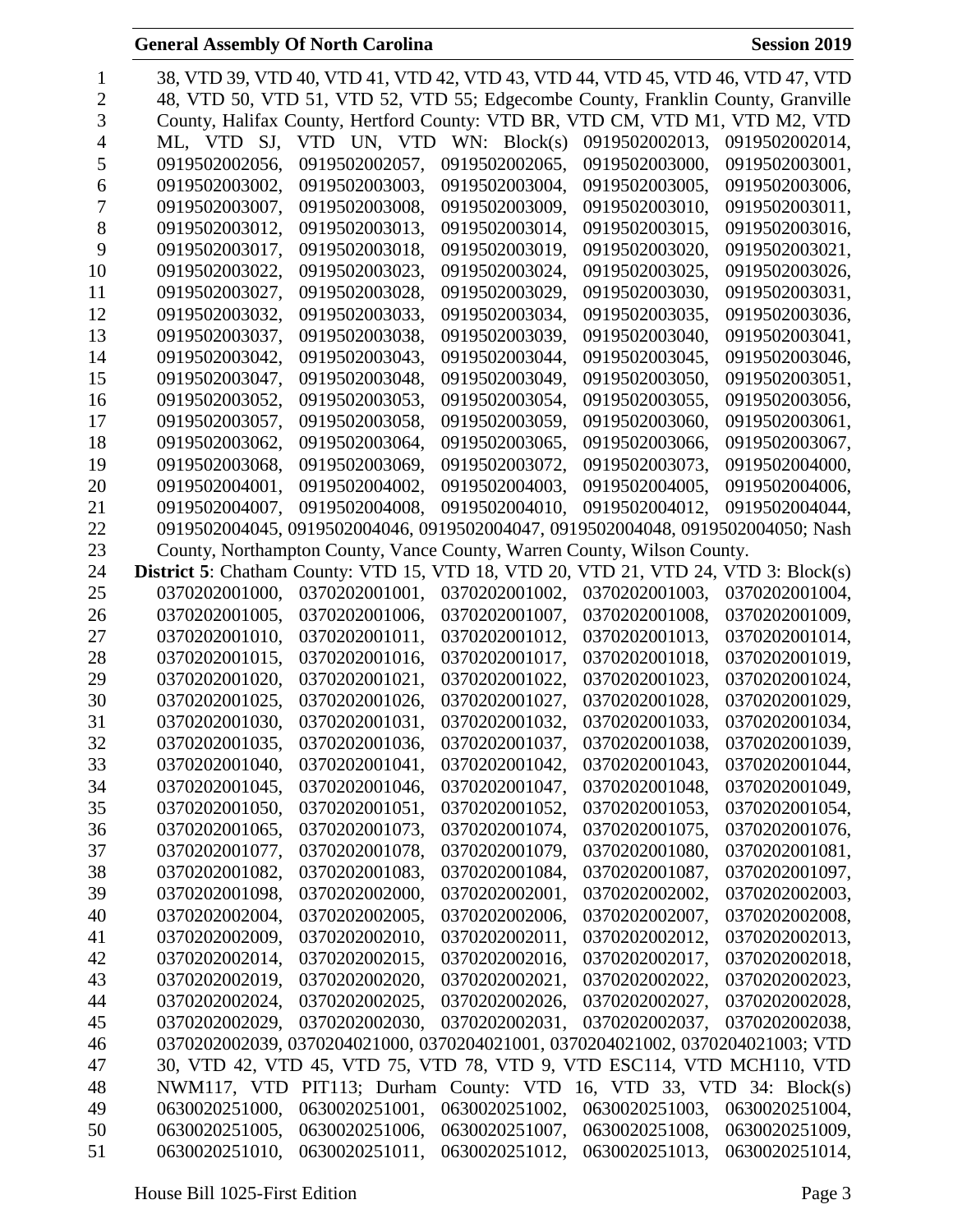| 1              | 0630020251016,<br>0630020251017,<br>0630020251015,<br>0630020251018,<br>0630020251019,     |
|----------------|--------------------------------------------------------------------------------------------|
| $\overline{2}$ | 0630020251020,<br>0630020252000,<br>0630020252001,<br>0630020252002,<br>0630020252003,     |
| 3              | 0630020252005,<br>0630020252006,<br>0630020252007,<br>0630020252008,<br>0630020252009,     |
| 4              | 0630020252012,<br>0630020253003.<br>0630020252010,<br>0630020252011,<br>0630020253005,     |
| 5              | 0630020253006, 0630020253007, 0630020253008, 0630020253009, 0630020253010; VTD             |
| 6              | 35, VTD 53-1, VTD 53-2, VTD 54; Harnett County, Johnston County, Lee County, Wake          |
| 7              | County: VTD 03-00, VTD 06-01, VTD 06-04, VTD 06-05, VTD 06-06, VTD 06-07, VTD              |
| 8              | 12-01, VTD 12-02, VTD 12-04, VTD 12-05, VTD 12-06, VTD 12-07, VTD 12-08, VTD               |
| 9              | 12-09, VTD 15-01, VTD 15-02, VTD 15-03, VTD 15-04, VTD 16-01, VTD 16-09: Block(s)          |
| 10             | 1830528082049,<br>1830528082050,<br>1830528082041,<br>1830528082042,<br>1830528082051,     |
| 11             | 1830528082052,<br>1830528082053,<br>1830528082054,<br>1830528082055,<br>1830528082056,     |
| 12             | 1830528082057,<br>1830528082058,<br>1830528082059,<br>1830528084025,<br>1830528084035,     |
| 13             | 1830528084037,<br>1830528084041,<br>1830528084042,<br>1830528084043,<br>1830528084045,     |
| 14             | 1830528084047,<br>1830528084046,<br>1830528084048,<br>1830528084049,<br>1830528084050,     |
| 15             | 1830528084052,<br>1830528084051,<br>1830528084053,<br>1830528084055,<br>1830528084056,     |
| 16             | 1830528091000,<br>1830528091001,<br>1830528091002.<br>1830528091003,<br>1830528091004,     |
| 17             | 1830528091005, 1830528091006, 1830528091007, 1830528091008; VTD 18-02, VTD                 |
| 18             | 18-05, VTD 18-07, VTD 20-01, VTD 20-05, VTD 20-06, VTD 20-08, VTD 20-09, VTD               |
| 19             | 20-11, VTD 20-12; Wayne County.                                                            |
| 20             | <b>District 6:</b> Wake County: VTD 01-01, VTD 01-02, VTD 01-03, VTD 01-04, VTD 01-05, VTD |
| 21             | 01-06, VTD 01-07, VTD 01-09, VTD 01-10, VTD 01-11, VTD 01-12, VTD 01-13, VTD               |
| 22             | 01-14, VTD 01-15, VTD 01-16, VTD 01-17, VTD 01-18, VTD 01-19, VTD 01-20, VTD               |
| 23             | 01-21, VTD 01-22, VTD 01-23, VTD 01-25, VTD 01-26, VTD 01-27, VTD 01-28, VTD               |
| 24             | 01-29, VTD 01-30, VTD 01-31, VTD 01-32, VTD 01-33, VTD 01-34, VTD 01-35, VTD               |
| 25             | 01-36, VTD 01-37, VTD 01-38, VTD 01-39, VTD 01-40, VTD 01-41, VTD 01-42, VTD               |
|                |                                                                                            |
| 26             | 01-43, VTD 01-44, VTD 01-45, VTD 01-46, VTD 01-47, VTD 01-48, VTD 01-49, VTD               |
| 27             | 01-50, VTD 01-51, VTD 02-01, VTD 02-02, VTD 02-03, VTD 02-04, VTD 02-05, VTD               |
| 28             | 02-06, VTD 04-01, VTD 04-02, VTD 04-03, VTD 04-04, VTD 04-05, VTD 04-06, VTD               |
| 29             | 04-07, VTD 04-08, VTD 04-09, VTD 04-10, VTD 04-11, VTD 04-12, VTD 04-13, VTD               |
| 30             | 04-14, VTD 04-15, VTD 04-16, VTD 04-17, VTD 04-18, VTD 04-19, VTD 04-20, VTD               |
| 31             | 04-21, VTD 05-01, VTD 05-03, VTD 05-04, VTD 05-05, VTD 05-06, VTD 07-01, VTD               |
| 32             | 07-02, VTD 07-03, VTD 07-04, VTD 07-05, VTD 07-06, VTD 07-07, VTD 07-09, VTD               |
| 33             | 07-10, VTD 07-11, VTD 07-12, VTD 07-13, VTD 08-02, VTD 08-03, VTD 08-04, VTD               |
| 34             | 08-05, VTD 08-06, VTD 08-07, VTD 08-08, VTD 08-09, VTD 08-10, VTD 08-11, VTD               |
| 35             | 09-01, VTD 09-02, VTD 09-03, VTD 10-01, VTD 10-02, VTD 10-03, VTD 10-04, VTD               |
| 36             | 11-01, VTD 11-02, VTD 13-01, VTD 13-02, VTD 13-05, VTD 13-06, VTD 13-07, VTD               |
| 37             | 13-08, VTD 13-09, VTD 13-10, VTD 13-11, VTD 14-01, VTD 14-02, VTD 16-02, VTD               |
| 38             | 16-03, VTD 16-04, VTD 16-05, VTD 16-06, VTD 16-07, VTD 16-08, VTD 16-09: Block(s)          |
| 39             | 1830528082000,<br>1830528082001,<br>1830528082002,<br>1830528082017,<br>1830528082018,     |
| 40             | 1830528082019,<br>1830528082020,<br>1830528082021,<br>1830528082022,<br>1830528082023,     |
| 41             | 1830528082024,<br>1830528082025,<br>1830528082026,<br>1830528082027,<br>1830528082028,     |
| 42             | 1830528082032,<br>1830528082029,<br>1830528082031,<br>1830528082033,<br>1830528082034,     |
| 43             | 1830528082037,<br>1830528082035,<br>1830528082036,<br>1830528082038,<br>1830528082039,     |
| 44             | 1830528082040,<br>1830528082043,<br>1830528082044,<br>1830528082045,<br>1830528082046,     |
| 45             | 1830528082047.<br>1830528082048,<br>1830528084027,<br>1830528084026,<br>1830528084028,     |
| 46             | 1830528084029,<br>1830528084030,<br>1830528084031,<br>1830528084032,<br>1830528084033,     |
| 47             | 1830528084034, 1830528084036, 1830528084038, 1830528084039, 1830528084040; VTD             |
| 48             | 17-01, VTD 17-02, VTD 17-03, VTD 17-04, VTD 17-05, VTD 17-06, VTD 17-07, VTD               |
| 49             | 17-08, VTD 17-09, VTD 17-10, VTD 17-11, VTD 18-01, VTD 18-03, VTD 18-04, VTD               |
| 50             | 18-06, VTD 18-08, VTD 19-03, VTD 19-04, VTD 19-05, VTD 19-06, VTD 19-07, VTD               |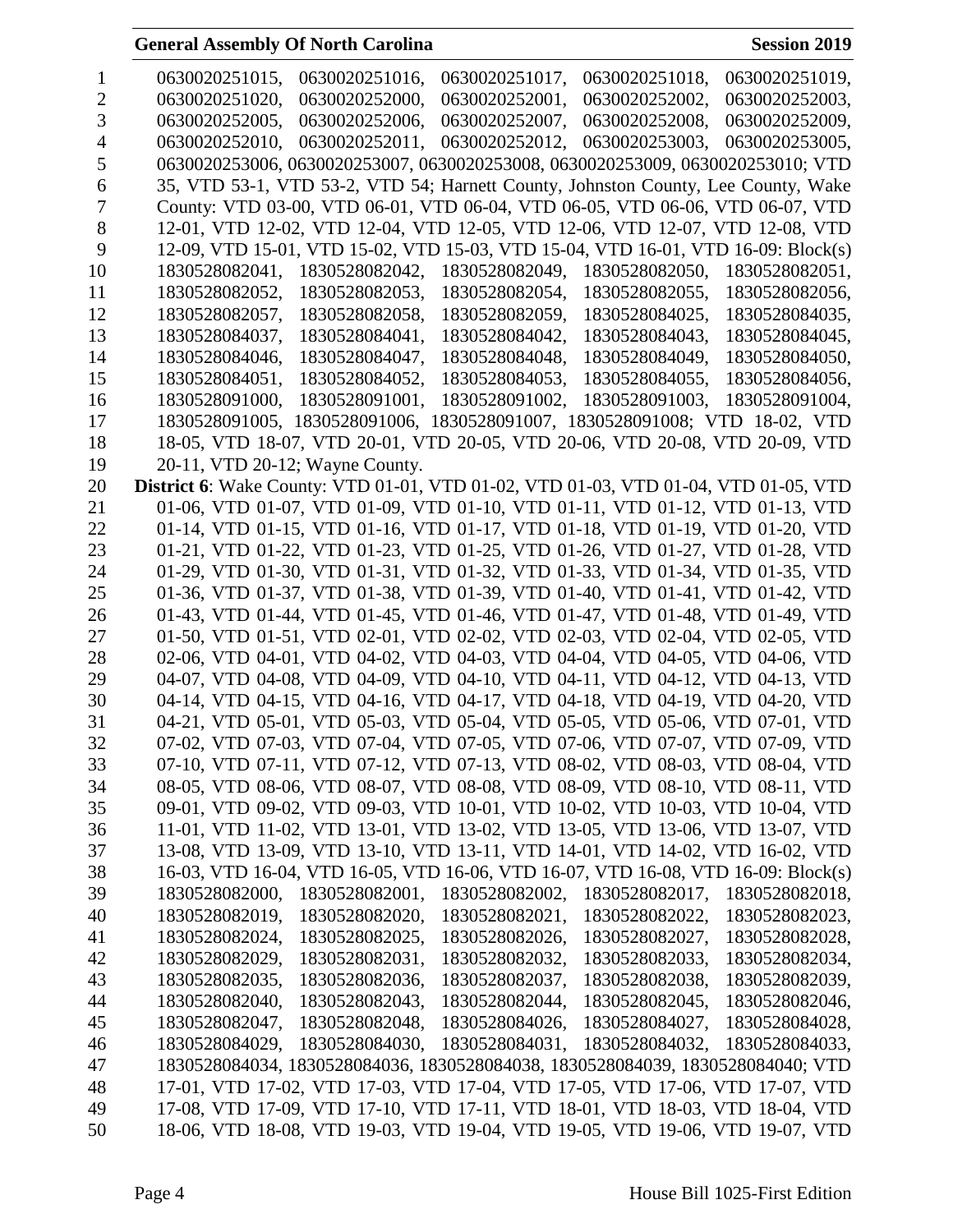| 1              | 19-09, VTD 19-10, VTD 19-11, VTD 19-12, VTD 19-16, VTD 19-17, VTD 20-02, VTD             |
|----------------|------------------------------------------------------------------------------------------|
| $\overline{2}$ | 20-03, VTD 20-04, VTD 20-10.                                                             |
| 3              | <b>District</b> 7: Chatham County: VTD 3: $Block(s)$<br>0370202001055,<br>0370202001056, |
| $\overline{4}$ | 0370202001057, 0370202001058, 0370202001059,<br>0370202001060,<br>0370202001061,         |
| 5              | 0370202001063, 0370202001064.<br>0370202001062,<br>0370202001066,<br>0370202001067,      |
| 6              | 0370202001068, 0370202001069, 0370202001070,<br>0370202001071,<br>0370202001072.         |
| $\tau$         | 0370202001088, 0370202001090, 0370202001091, 0370202001092, 0370202001093; VTD           |
| 8              | 6, VTD 85; Davidson County, Guilford County: VTD CG1, VTD CG2, VTD CG3A, VTD             |
| 9              | CG3B, VTD FR1, VTD FR2, VTD FR3, VTD FR4, VTD FR5, VTD G01, VTD G02, VTD                 |
| 10             | G03, VTD G04, VTD G05, VTD G06: Block(s) 0810127052011, 0810127052012,                   |
| 11             | 0810127052013,<br>0810127052014, 0810127052015,<br>0810127052016,<br>0810127052022,      |
| 12             | 0810127052023,<br>0810127062000,<br>0810127062003,<br>0810127062001,<br>0810127062002,   |
| 13             | 0810127062009,<br>0810127062010,<br>0810127062017,<br>0810127071000,<br>0810127071001,   |
| 14             | 0810127071002,<br>0810127071003,<br>0810127071018,<br>0810127071017,<br>0810127071019,   |
| 15             | 0810127071020,<br>0810127071021,<br>0810127071022,<br>0810127071023,<br>0810128031014,   |
| 16             | 0810128031023, 0810128031024, 0810128031026,<br>0810128031027,<br>0810128031028,         |
| 17             | 0810128031091, 0810154021016; VTD G07, VTD G08, VTD G09, VTD G10, VTD G11,               |
| 18             | VTD G12, VTD G13, VTD G14, VTD G15, VTD G16, VTD G17, VTD G18, VTD G19,                  |
| 19             | VTD G20, VTD G21, VTD G22, VTD G23, VTD G24, VTD G25, VTD G26, VTD G27,                  |
| 20             | VTD G28, VTD G29, VTD G30, VTD G31, VTD G32, VTD G33, VTD G34, VTD G35,                  |
| 21             | VTD G36, VTD G37, VTD G38, VTD G39, VTD G40A1, VTD G40A2, VTD G40B, VTD                  |
| 22             | G41, VTD G42, VTD G43, VTD G44, VTD G45, VTD G46, VTD G47, VTD G48, VTD                  |
| 23             | G49, VTD G50, VTD G51, VTD G52, VTD G53, VTD G54, VTD G55, VTD G56, VTD                  |
| 24             | G57, VTD G58, VTD G59, VTD G60, VTD G61, VTD G62, VTD G63, VTD G64, VTD                  |
| 25             | G65, VTD G66, VTD G67, VTD G68, VTD G69, VTD G70, VTD G71, VTD G72, VTD                  |
| 26             | G73, VTD G74, VTD H01, VTD H02, VTD H03, VTD H04, VTD H05, VTD H06, VTD                  |
| 27             | H07, VTD H08, VTD H09, VTD H10, VTD H11, VTD H12, VTD H13, VTD H14, VTD                  |
| 28             | H15, VTD H16, VTD H17, VTD H18, VTD H19A, VTD H19B, VTD H20A, VTD H20B,                  |
| 29             | VTD H21, VTD H22, VTD H23, VTD H24, VTD H25, VTD H26, VTD H27, VTD HP, VTD               |
| 30             | JAM1, VTD JAM2, VTD JAM3, VTD JAM4, VTD JAM5, VTD MON1, VTD MON2, VTD                    |
| 31             | NCGR1, VTD NCGR2, VTD NDRI, VTD OR1, VTD OR2, VTD SDRI, VTD SF1, VTD                     |
| 32             | SF2, VTD SF3, VTD SF4, VTD STOK, VTD SUM1, VTD SUM2, VTD SUM3, VTD SUM4;                 |
| 33             | Randolph County.                                                                         |
| 34             | District 8: Alamance County, Caswell County, Forsyth County: VTD 011, VTD 012, VTD 013,  |
| 35             | VTD 014, VTD 015, VTD 021, VTD 042, VTD 043, VTD 061, VTD 062, VTD 063, VTD              |
| 36             | 064, VTD 065, VTD 066, VTD 067, VTD 068, VTD 081, VTD 082, VTD 083, VTD 111,             |
| 37             | VTD 112, VTD 201: Block(s) 0670027031010, 0670027031011, 0670027031012,                  |
| 38             | 0670027031014, 0670027031015, 0670027031016, 0670027031017, 0670027031018; VTD           |
| 39             | 203, VTD 204, VTD 205, VTD 206, VTD 301, VTD 302, VTD 303, VTD 304, VTD 305,             |
| 40             | VTD 306, VTD 401, VTD 402, VTD 403, VTD 404, VTD 405, VTD 501, VTD 502, VTD              |
| 41             | 503, VTD 504, VTD 505, VTD 506, VTD 507, VTD 601, VTD 603, VTD 604, VTD 605,             |
| 42             | VTD 606, VTD 703, VTD 704, VTD 901, VTD 902; Guilford County: VTD FEN1, VTD              |
| 43             | FEN2, VTD G06: Block(s) 0810127052000, 0810128031001, 0810128031002,                     |
| 44             | 0810128031003, 0810128031004, 0810128031005, 0810128031007, 0810128031008,               |
| 45             | 0810128031009, 0810128031010, 0810128031011, 0810128031012, 0810128031013,               |
| 46             | 0810128031015; VTD G75, VTD GIB, VTD GR, VTD JEF1, VTD JEF2, VTD JEF3, VTD               |
| 47             | JEF4, VTD MON3, VTD NCLAY1, VTD NCLAY2, VTD NMAD, VTD NWASH, VTD                         |
| 48             | PG1, VTD PG2, VTD RC1, VTD RC2, VTD SCLAY, VTD SMAD, VTD SWASH; Orange                   |
| 49             | County, Person County, Rockingham County, Stokes County.                                 |
| 50             | District 9: Alexander County: VTD G1: Block(s) 0030401001000,<br>0030401001001,          |
| 51             | 0030401001002, 0030401001033, 0030401001034, 0030401001039,<br>0030401001040,            |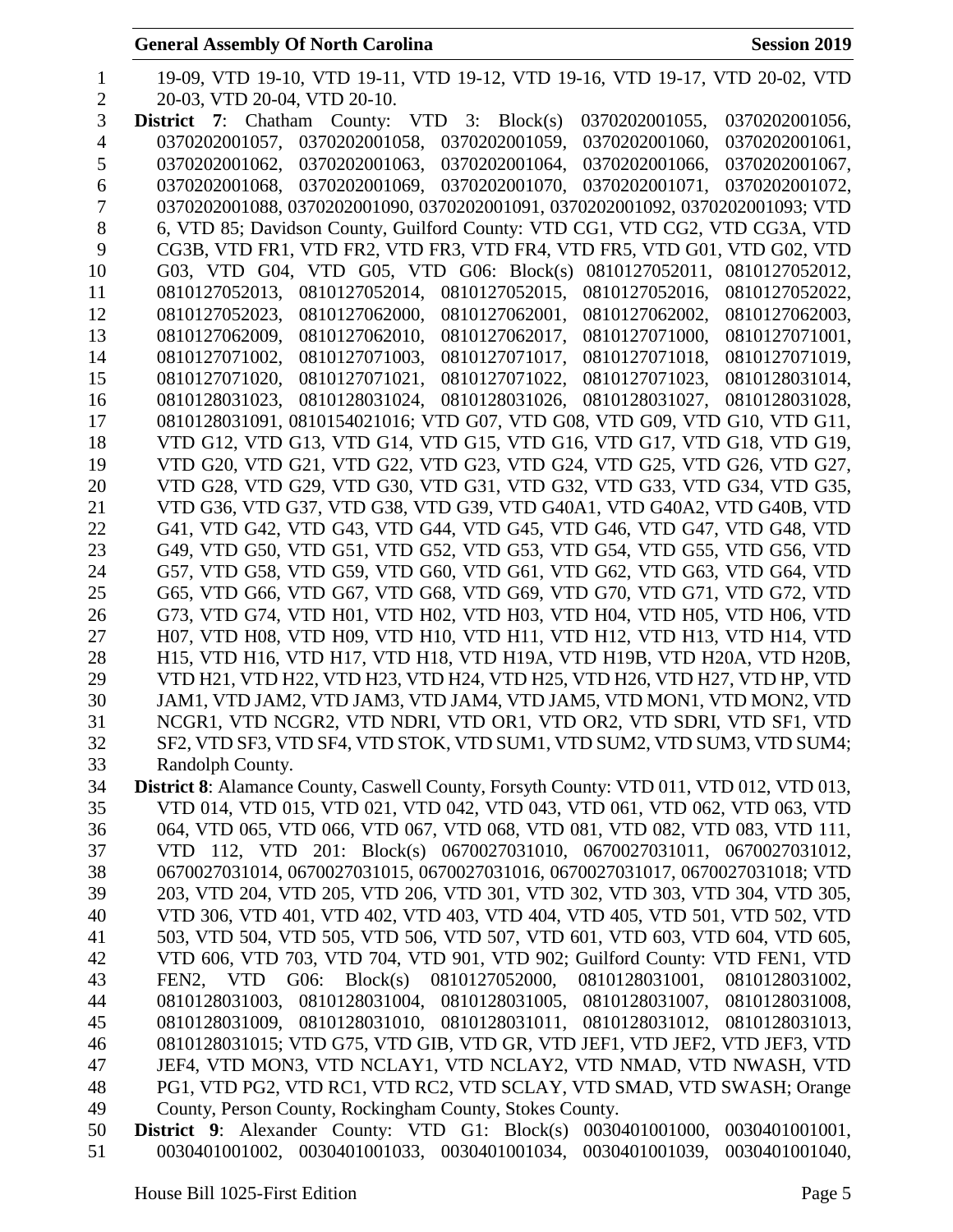| 1              | 0030401001041,                                             | 0030401001042, | 0030401001043, | 0030401001050,                                                                      | 0030401003000, |
|----------------|------------------------------------------------------------|----------------|----------------|-------------------------------------------------------------------------------------|----------------|
| $\overline{2}$ | 0030401003001,                                             | 0030401003002, | 0030401003003, | 0030401003004,                                                                      | 0030401003005, |
| 3              | 0030401003006,                                             | 0030401003007, | 0030401003008, | 0030401003009,                                                                      | 0030401003010, |
| 4              | 0030401003011,                                             | 0030401003012, | 0030401003013, | 0030401003014,                                                                      | 0030401003015, |
| 5              | 0030401003016,                                             | 0030401003017, | 0030401003018, | 0030401003019.                                                                      | 0030401003020, |
| 6              | 0030401003021,                                             | 0030401003022, | 0030401003023, | 0030401003024,                                                                      | 0030401003025, |
| 7              | 0030401003026,                                             | 0030401003027, | 0030401003028, | 0030401003029,                                                                      | 0030401003030, |
| 8              | 0030401003031,                                             | 0030401003032, | 0030401003033, | 0030401003034,                                                                      | 0030401003035, |
| 9              | 0030401003040,                                             | 0030401003042. | 0030401003055, | 0030401003056,                                                                      | 0030401003057, |
| 10             |                                                            |                |                | 0030401003058; VTD G2; Alleghany County, Ashe County, Davie County, Forsyth County: |                |
| 11             |                                                            |                |                | VTD 031, VTD 032, VTD 033, VTD 034, VTD 051, VTD 052, VTD 053, VTD 054, VTD         |                |
| 12             |                                                            |                |                | 055, VTD 071, VTD 072, VTD 073, VTD 074, VTD 075, VTD 091, VTD 092, VTD 101,        |                |
| 13             |                                                            |                |                | VTD 122, VTD 123, VTD 131, VTD 132, VTD 133, VTD 201: Block(s) 0670014002000,       |                |
| 14             | 0670014002001,                                             | 0670014002004, | 0670014002005, | 0670027021015,                                                                      | 0670027021016, |
| 15             | 0670027021018,                                             | 0670027021019, | 0670027021020, | 0670027021021,                                                                      | 0670027021022, |
| 16             | 0670027021028,                                             | 0670027021029. | 0670027021030, | 0670027021031,                                                                      | 0670027021034, |
| 17             | 0670027021035,                                             | 0670027021036, | 0670027021037, | 0670027021038,                                                                      | 0670027021039, |
| 18             | 0670027022007,                                             | 0670027022008, | 0670027022009, | 0670027022010,                                                                      | 0670027022011, |
| 19             | 0670027022012.                                             | 0670027022013, | 0670027023000, | 0670027023001,                                                                      | 0670027023002, |
| 20             | 0670027023003,                                             | 0670027023004, | 0670027023005, | 0670027023006,                                                                      | 0670027023007, |
| 21             | 0670027023008,                                             | 0670027023009, | 0670027023010, | 0670027023011,                                                                      | 0670027023012, |
| 22             | 0670027023013,                                             | 0670027024000, | 0670027024001, | 0670027024002,                                                                      | 0670027024003, |
| 23             | 0670027024004,                                             | 0670027024005, | 0670027024006, | 0670027024007,                                                                      | 0670027024008, |
| 24             | 0670027024009,                                             | 0670027031000, | 0670027031001, | 0670027031002,                                                                      | 0670027031003, |
| 25             | 0670027031004,                                             | 0670027031005, | 0670027031006, | 0670027031007,                                                                      | 0670027031008, |
| 26             | 0670027031009,                                             | 0670027031013, | 0670027034000, | 0670027034001,                                                                      | 0670027034002, |
| 27             | 0670027034003,                                             | 0670027034004, | 0670027034005, | 0670027034006,                                                                      | 0670027034007, |
| 28             |                                                            |                |                | 0670027034008, 0670027034009; VTD 207, VTD 602, VTD 607, VTD 701, VTD 702, VTD      |                |
| 29             |                                                            |                |                | 705, VTD 706, VTD 707, VTD 708, VTD 709, VTD 801, VTD 802, VTD 803, VTD 804,        |                |
| 30             |                                                            |                |                | VTD 805, VTD 806, VTD 807, VTD 808, VTD 809, VTD 903, VTD 904, VTD 905, VTD         |                |
| 31             |                                                            |                |                | 906, VTD 907, VTD 908, VTD 909; Iredell County, Rowan County, Surry County, Wilkes  |                |
| 32             | County, Yadkin County.                                     |                |                |                                                                                     |                |
| 33             | <b>District 10:</b> Gaston County: VTD 26, VTD 42, VTD 43, |                |                | VTD 44: Block(s) 0710302031029,                                                     |                |
| 34             | 0710302031036,                                             | 0710302041020, | 0710302041022, | 0710302042011,                                                                      | 0710302042012, |
| 35             | 0710302042013,                                             | 0710302042014, | 0710302042015, | 0710302042016,                                                                      | 0710302042017, |
| 36             | 0710302042018,                                             | 0710302053004, | 0710302053005, | 0710302053006,                                                                      | 0710302053007, |
| 37             | 0710310011000,                                             | 0710310011001, | 0710310011002, | 0710310011003,                                                                      | 0710310011004, |
| 38             | 0710310011005,                                             | 0710310011006, | 0710310011019, | 0710310011020,                                                                      | 0710310011022, |
| 39             | 0710310011023,                                             | 0710310011024, | 0710310011025, | 0710310011026,                                                                      | 0710310031000, |
| 40             | 0710310031001,                                             | 0710310031002, | 0710310031003, | 0710310031004,                                                                      | 0710310031005, |
| 41             | 0710310031006,                                             | 0710310031007, | 0710310031008, | 0710310031009,                                                                      | 0710310031010, |
|                |                                                            | 0710310031012, | 0710310031013, | 0710310031014,                                                                      |                |
| 42             | 0710310031011,                                             |                |                |                                                                                     | 0710310031015, |
| 43             | 0710310031016,                                             | 0710310031022, | 0710311011012, | 0710311011013,                                                                      | 0710335003000, |
| 44             | 0710335003001,                                             | 0710335003002, | 0710335003003, | 0710335003004,                                                                      | 0710335003005, |
| 45             | 0710335003006,                                             | 0710335003007, | 0710335003008, | 0710335003009,                                                                      | 0710335003010, |
| 46             | 0710335003011,                                             | 0710335003012, | 0710335003013, | 0710335003014,                                                                      | 0710335003015, |
| 47             | 0710335003016,                                             | 0710335003017, | 0710335004000, | 0710335004001,                                                                      | 0710335004002, |
| 48             | 0710335004003,                                             | 0710335004004, | 0710335004005, | 0710335004006,                                                                      | 0710335004008, |
| 49             | 0710335004009,                                             | 0710335004010, | 0710335004011, | 0710335004012,                                                                      | 0710335004014, |
| 50             | 0710335004015,                                             | 0710335004016, | 0710335004017, | 0710335004018,                                                                      | 0710335004019, |
| 51             | 0710335004020,                                             | 0710335004021, | 0710335004022, | 0710335004024,                                                                      | 0710335004025, |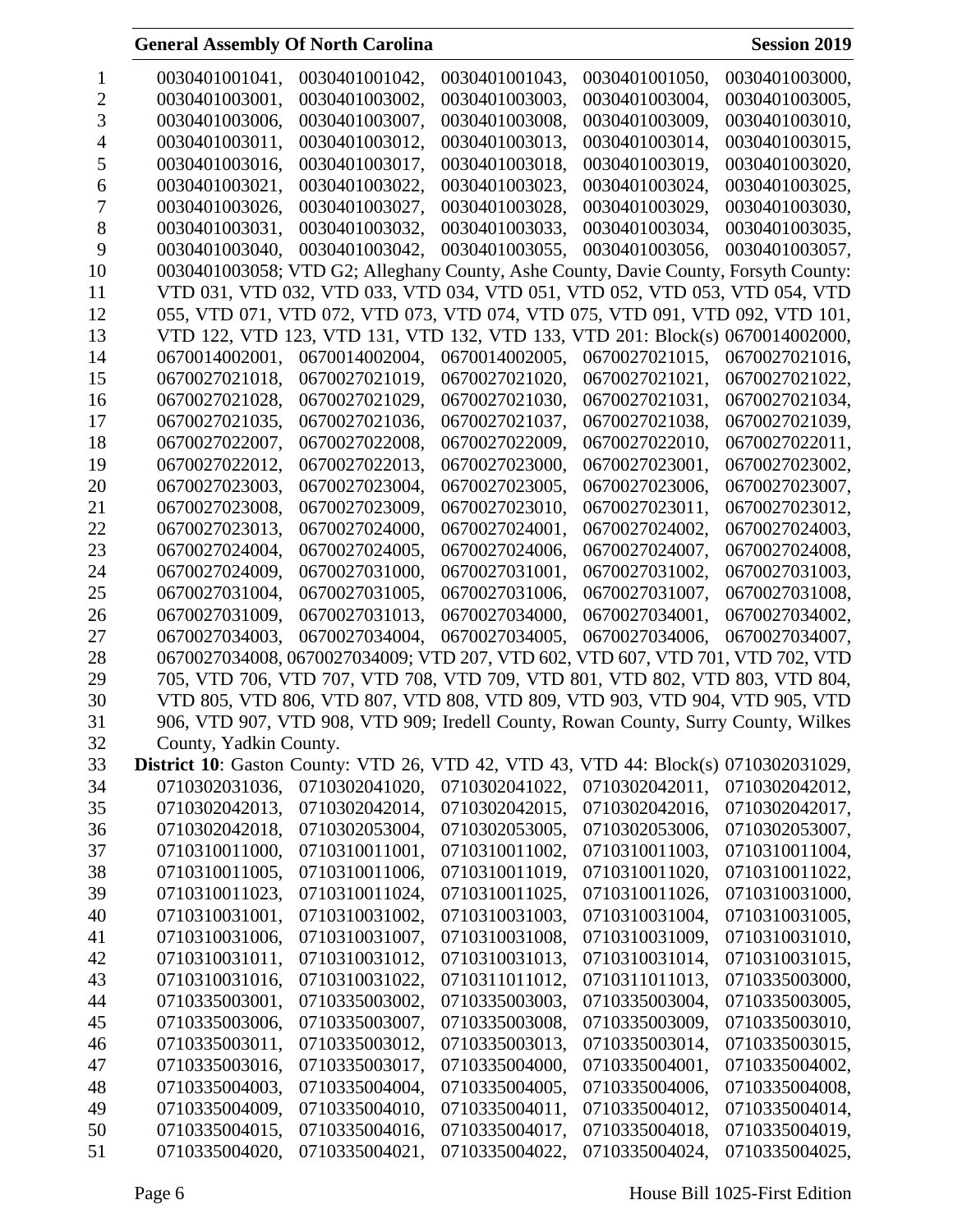| $\bf{l}$ | 0710335004026,<br>0710335004027,<br>0710335004028,<br>0710335004029,<br>0710335004030,          |
|----------|-------------------------------------------------------------------------------------------------|
| 2        | 0710335004031,<br>0710335004033,<br>0710335004034,<br>0710335004032,<br>0710335004035,          |
| 3        | 0710335004036,<br>0710335004037,<br>0710335004038,<br>0710335004039,<br>0710335004040,          |
| 4        | 0710335004043,<br>0710335004041,<br>0710335004042,<br>0710335004044,<br>0710335004045.          |
| 5        | 0710335004048, 0710335004053, 0710335004054,<br>0710335004046,<br>0710335004055,                |
| 6        | 0710335004056, 0710335004058, 0710335004059, 0710335004060; VTD 45, VTD 46;                     |
| 7        | Lincoln County, Mecklenburg County: VTD 001, VTD 002, VTD 003, VTD 004, VTD 005,                |
| 8        | VTD 006, VTD 007, VTD 008, VTD 009, VTD 010, VTD 011, VTD 012, VTD 013, VTD                     |
| 9        | 014, VTD 015, VTD 016, VTD 017, VTD 018, VTD 019, VTD 020, VTD 021, VTD 022,                    |
| 10       | VTD 023, VTD 024, VTD 025, VTD 026, VTD 027, VTD 028, VTD 029, VTD 030, VTD                     |
| 11       | 031, VTD 032, VTD 033, VTD 034, VTD 035, VTD 037, VTD 038, VTD 039, VTD 040,                    |
| 12       | VTD 041, VTD 042, VTD 043, VTD 044, VTD 045, VTD 046, VTD 047, VTD 048, VTD                     |
| 13       | 049, VTD 050, VTD 051, VTD 052, VTD 053, VTD 054, VTD 055, VTD 056, VTD 058,                    |
| 14       | VTD 059, VTD 060, VTD 061, VTD 066, VTD 077, VTD 078.1, VTD 079, VTD 080, VTD                   |
| 15       | 081, VTD 082, VTD 084, VTD 089, VTD 095, VTD 098, VTD 104, VTD 105, VTD 107.1,                  |
| 16       | VTD 108, VTD 109, VTD 116, VTD 120, VTD 122, VTD 123, VTD 124, VTD 126, VTD                     |
| 17       | 127, VTD 128, VTD 132, VTD 133, VTD 134, VTD 135, VTD 138, VTD 141, VTD 142,                    |
| 18       | VTD 143, VTD 145: $Block(s)$<br>1190055151000, 1190055151001,<br>1190055151002,                 |
| 19       | 1190055151003,<br>1190055151004,<br>1190055151005,<br>1190055151006,<br>1190055151007,          |
| 20       | 1190055151008,<br>1190055151009,<br>1190055151010,<br>1190055151011,<br>1190055151012,          |
| 21       | 1190055151013,<br>1190055151014,<br>1190055151015,<br>1190055161000,<br>1190055161001,          |
| 22       | 1190055161002,<br>1190055161003,<br>1190055161006,<br>1190055161004,<br>1190055161005,          |
| 23       | 1190055161007,<br>1190055161008,<br>1190055161009,<br>1190055161010,<br>1190055161011,          |
| 24       | 1190055161012,<br>1190055161013,<br>1190055171000,<br>1190055171001,<br>1190055171002,          |
| 25       | 1190055171003,<br>1190055171004,<br>1190055171005,<br>1190055171006,<br>1190055171007,          |
| 26       | 1190055171008,<br>1190055171009,<br>1190055171010,<br>1190055171011,<br>1190055171012,          |
| 27       | 1190055171013,<br>1190055171014,<br>1190055171015,<br>1190055171016,<br>1190055171017,          |
| 28       | 1190055171018,<br>1190055171019,<br>1190055171021,<br>1190055171022,<br>1190055172000,          |
| 29       | 1190055172001,<br>1190055172002.<br>1190055172003,<br>1190055172004,<br>1190055172005.          |
| 30       | 1190055172006,<br>1190055172007,<br>1190055172008.<br>1190055172009,<br>1190055172010,          |
| 31       | 1190055191000,<br>1190055191001,<br>1190055191002,<br>1190055191003,<br>1190055191004,          |
| 32       | 1190055191005,<br>1190055191006.<br>1190055191007.<br>1190055191008.<br>1190055191009.          |
| 33       | 1190055191010,<br>1190055191011,<br>1190055192000,<br>1190055192004,<br>1190055192005,          |
| 34       | 1190055192006,<br>1190055192007,<br>1190055192008,<br>1190055192009,<br>1190055192010,          |
| 35       | 1190055192011,<br>1190055192012,<br>1190055192013,<br>1190055192014,<br>1190055192015,          |
| 36       | 1190055192016,<br>1190055192017,<br>1190055192018,<br>1190055192019,<br>1190055192020,          |
| 37       | 1190055192021,<br>1190055192022,<br>1190055192023,<br>1190055192024,<br>1190055192025,          |
| 38       | 1190055192026, 1190055192030; VTD 146, VTD 147, VTD 149, VTD 150, VTD 151, VTD                  |
| 39       | 200, VTD 202, VTD 203, VTD 204.1, VTD 205, VTD 206, VTD 207, VTD 208, VTD 209,                  |
| 40       | VTD 210, VTD 211, VTD 212, VTD 213, VTD 214, VTD 222, VTD 223.1, VTD 224, VTD                   |
| 41       | 228, VTD 229, VTD 230, VTD 237, VTD 238.1, VTD 239, VTD 240, VTD 241, VTD 242,                  |
| 42       | VTD 243.                                                                                        |
| 43       | <b>District 11:</b> Avery County, Buncombe County, Cherokee County, Clay County, Graham County, |
| 44       | Haywood County, Henderson County, Jackson County, Macon County, Madison County,                 |
| 45       | Mitchell County, Polk County, Rutherford County: VTD 06A, VTD 09A: Block(s)                     |
| 46       | 1619604001068,<br>1619604001064,<br>1619612001003,<br>1619612001011,<br>1619612001012,          |
| 47       | 1619612001014,<br>1619612001024,<br>1619612001013,<br>1619612001023,<br>1619612001025,          |
| 48       | 1619612001026,<br>1619612001027,<br>1619612001028,<br>1619612003016,<br>1619612003017,          |
| 49       | 1619612003018,<br>1619612003019,<br>1619612003021,<br>1619612003022,<br>1619612003023,          |
| 50       | 1619612003025,<br>1619612003026,<br>1619612003044,<br>1619612003045,<br>1619612003046,          |
| 51       | 1619612003047,<br>1619612003048,<br>1619612003049,<br>1619612003050,<br>1619612003051,          |
|          |                                                                                                 |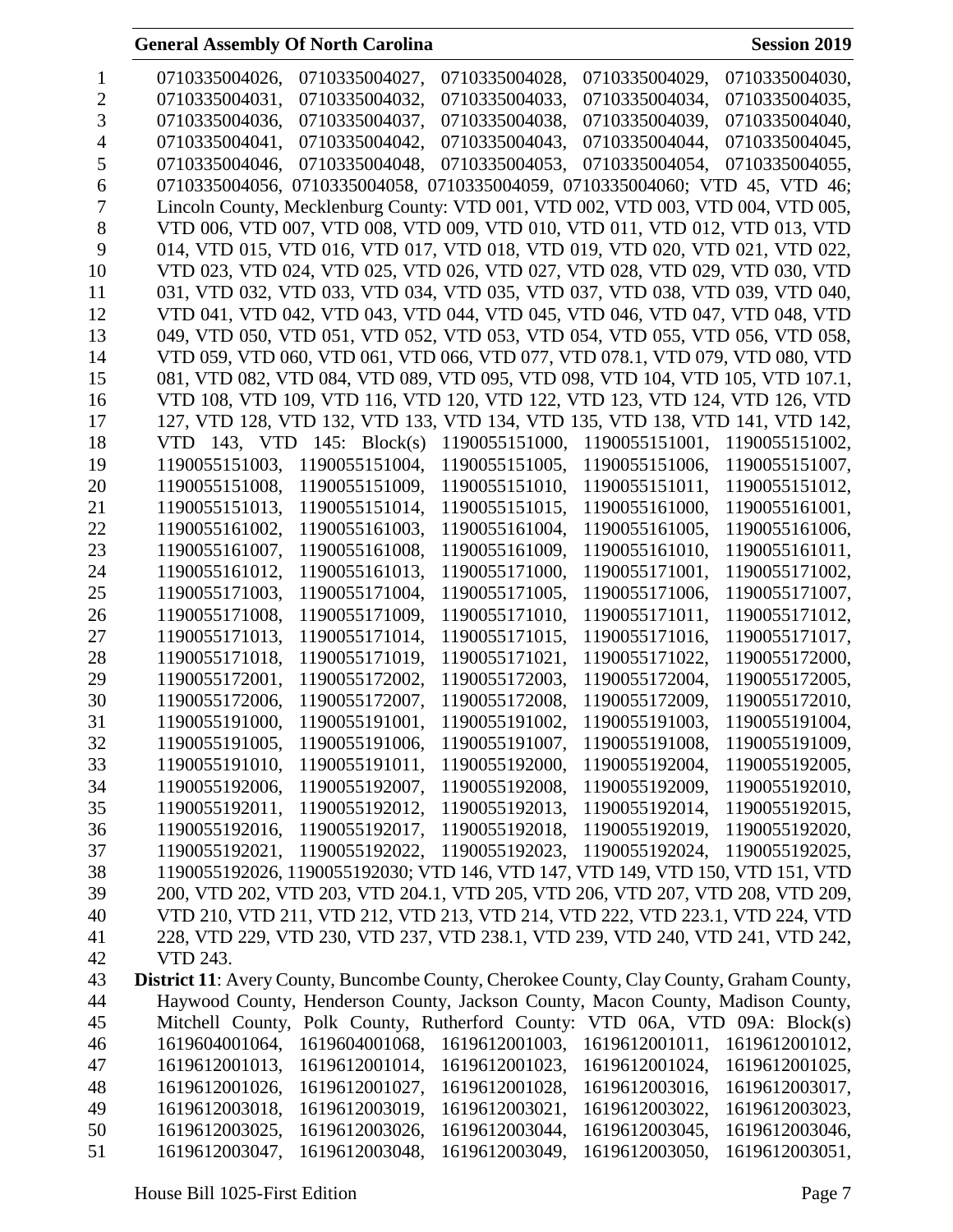| 1              | 1619612003053,<br>1619612003054,<br>1619612003055,<br>1619612003058,<br>1619612003059,                                                                                           |
|----------------|----------------------------------------------------------------------------------------------------------------------------------------------------------------------------------|
| $\overline{2}$ | 1619612003062,<br>1619612003063,<br>1619612003060,<br>1619612003061,<br>1619612003064,                                                                                           |
| 3              | 1619612003065,<br>1619612003066,<br>1619612003077,<br>1619612003078,<br>1619612003079,                                                                                           |
| $\overline{4}$ | 1619612003080,<br>1619612003081,<br>1619612003082,<br>1619612003083,<br>1619612003084,                                                                                           |
| 5              | 1619612003085,<br>1619612003086,<br>1619612003087,<br>1619612003088.<br>1619612003089,                                                                                           |
| 6              | 1619612003090,<br>1619612003091,<br>1619612003092,<br>1619612003093,<br>1619612003094,                                                                                           |
| 7              | 1619612003095,<br>1619612003096,<br>1619612003097,<br>1619612003098,<br>1619612003099,                                                                                           |
| 8              | 1619612003100, 1619612003101; VTD 16A, VTD 18, VTD 27, VTD 34; Swain County,                                                                                                     |
| 9              | Transylvania County, Watauga County, Yancey County.                                                                                                                              |
| 10             | District 12: Cabarrus County, Mecklenburg County: VTD 036, VTD 057, VTD 062, VTD 063,                                                                                            |
| 11             | VTD 064, VTD 065, VTD 067, VTD 068, VTD 069, VTD 070, VTD 071, VTD 072, VTD                                                                                                      |
| 12             | 073, VTD 074, VTD 075, VTD 076, VTD 083, VTD 085, VTD 086, VTD 087, VTD 088,                                                                                                     |
| 13             | VTD 090, VTD 091, VTD 092, VTD 093, VTD 094, VTD 096, VTD 097, VTD 099, VTD                                                                                                      |
| 14             | 100, VTD 101, VTD 102, VTD 103, VTD 106, VTD 110, VTD 111, VTD 112, VTD 113,                                                                                                     |
| 15             | VTD 114, VTD 115, VTD 117, VTD 118, VTD 119, VTD 121, VTD 125, VTD 129, VTD                                                                                                      |
| 16             | 130, VTD 131, VTD 136, VTD 137, VTD 139.1, VTD 140, VTD 144, VTD 145: Block(s)                                                                                                   |
| 17             | 1190055192001, 1190055192002, 1190055192003; VTD 148, VTD 201, VTD 215, VTD                                                                                                      |
| 18             | 216, VTD 217, VTD 218, VTD 219, VTD 220, VTD 221, VTD 225, VTD 226, VTD 227,                                                                                                     |
| 19             | VTD 231, VTD 232, VTD 233, VTD 234, VTD 235, VTD 236; Stanly County, Union County.                                                                                               |
| 20             | District 13: Alexander County: VTD B1, VTD B2, VTD E, VTD G1: Block(s) 0030401001003,                                                                                            |
| 21             | 0030401001005, 0030401001006, 0030401001007, 0030401001008,<br>0030401001004,                                                                                                    |
| 22             | 0030401001009,<br>0030401001010, 0030401001011, 0030401001012, 0030401001013,                                                                                                    |
| 23             | 0030401001014,<br>0030401001015,<br>0030401001016,<br>0030401001017,<br>0030401001018,                                                                                           |
| 24             | 0030401001019,<br>0030401001020,<br>0030401001021,<br>0030401001022,<br>0030401001030,                                                                                           |
| 25             | 0030401001031,<br>0030401001032, 0030401001054,<br>0030402001004, 0030402001051,                                                                                                 |
| 26             | 0030402001052, 0030402001053; VTD L, VTD M, VTD S1, VTD S2, VTD SL, VTD T1,                                                                                                      |
| 27             | VTD T2, VTD T3, VTD T4, VTD T5, VTD W; Burke County, Caldwell County, Catawba                                                                                                    |
|                |                                                                                                                                                                                  |
|                |                                                                                                                                                                                  |
| 28             | County, Cleveland County, Gaston County: VTD 01, VTD 02, VTD 03, VTD 04, VTD 05,                                                                                                 |
| 29             | VTD 06, VTD 07, VTD 08, VTD 09, VTD 10, VTD 11, VTD 12, VTD 13, VTD 14, VTD                                                                                                      |
| 30             | 15, VTD 16, VTD 17, VTD 18, VTD 19, VTD 20, VTD 21, VTD 22, VTD 23, VTD 24, VTD                                                                                                  |
| 31             | 25, VTD 27, VTD 28, VTD 29, VTD 30, VTD 31, VTD 32, VTD 33, VTD 34, VTD 35, VTD                                                                                                  |
| 32             | 36, VTD 37, VTD 38, VTD 39, VTD 40, VTD 41, VTD 44: Block(s) 0710302031038,                                                                                                      |
| 33             | 0710302031040, 0710302032008, 0710302032009, 0710302032010, 0710302032019,                                                                                                       |
| 34             | 0710302032020,<br>0710302032023,<br>0710302052010,<br>0710302052012,<br>0710302052014,                                                                                           |
| 35             | 0710302052016,<br>0710302052017,<br>0710302052018,<br>0710302052021,<br>0710302052022,                                                                                           |
| 36             | 0710302053008,<br>0710302053009,<br>0710302053010,<br>0710302053011,<br>0710302053012,                                                                                           |
| 37             | 0710302053014,<br>0710302053015,<br>0710302053016,<br>0710302053017,<br>0710302053018,                                                                                           |
| 38             | 0710302053019,<br>0710302053020,<br>0710302053021,<br>0710302053022,<br>0710302053023,                                                                                           |
| 39             | 0710302053024,<br>0710302053025,<br>0710302053026,<br>0710302053027,<br>0710302053028,                                                                                           |
| 40             | 0710302053029,<br>0710302053030,<br>0710302053031,<br>0710302053032,<br>0710302053033,                                                                                           |
| 41             | 0710302053037,<br>0710302053034,<br>0710302053035,<br>0710302053036,<br>0710302053038,                                                                                           |
| 42             | 0710302053039,<br>0710335002000,<br>0710335002001,<br>0710335002006,<br>0710335002008,                                                                                           |
| 43             | 0710335002009,<br>0710335002010,<br>0710335002011,<br>0710335002012,<br>0710335002013,                                                                                           |
| 44             | 0710335002015,<br>0710335002021,<br>0710335004007,<br>0710335002014,<br>0710335004013,                                                                                           |
| 45             | 0710335004023; McDowell County, Rutherford County: VTD 03A, VTD<br>04A, VTD 05A,                                                                                                 |
| 46             | VTD 09A: Block(s) 1619604001008, 1619604001009, 1619604001045,<br>1619604001046,                                                                                                 |
| 47             | 1619604001056,<br>1619604001057,<br>1619604001048,<br>1619604001054,<br>1619604001055,                                                                                           |
| 48             | 1619604001062,<br>1619604001063,<br>1619604001065,<br>1619604001066,<br>1619609004045,                                                                                           |
| 49             | 1619609004062,<br>1619612001000,<br>1619612001001,<br>1619612001002,<br>1619612001004,                                                                                           |
| 50<br>51       | 1619612001005,<br>1619612001006,<br>1619612001007,<br>1619612001008,<br>1619612001009,<br>1619612001015,<br>1619612001010,<br>1619612001016,<br>1619612001017,<br>1619612001018, |